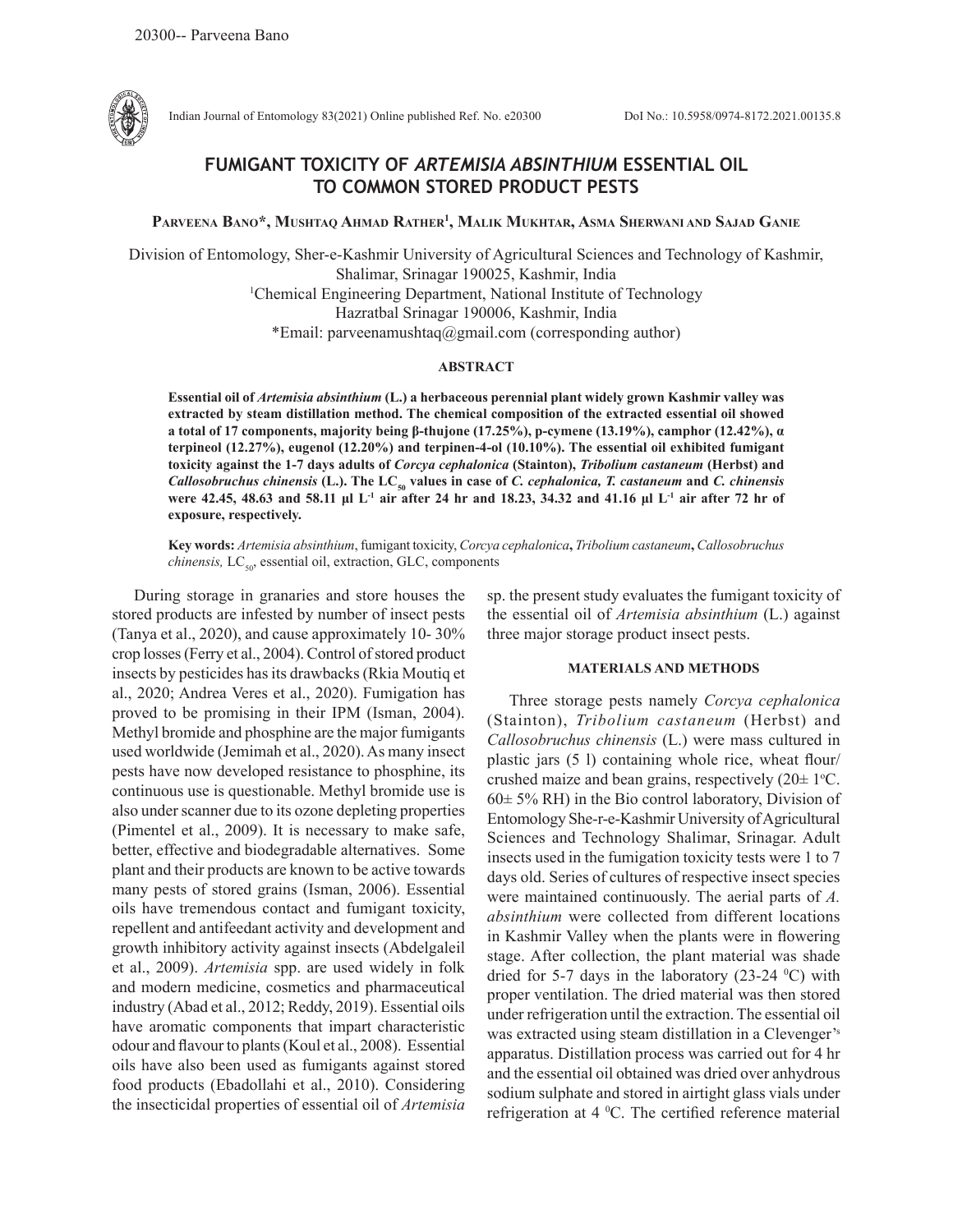of the individual constituents present in the essential oil of *A. absinthium* was procured from Sigma Aldrich Laramie WY USA.

The composition of the essential oil of *A. absinthium*  was analysed on a Varian 450 (Walnut Creek, CA, USA) gas chromatograph (GLC) coupled with a flame ionization detector (FID). The capillary column used for the analysis was CP SiL 8 CB  $(30 \text{ m x } 0.25 \text{ µm})$ ID x 0.25µm film thickness of 5% diphenyl and 95% dimethylpolysiloxane). The operating parameters of the instrument were as follows: initial oven temperatures 80 °C hold for 2 min and then  $1^{st}$  ramp @ 5 °C min<sup>-1</sup> to 130 °C hold for 2 min,  $2<sup>nd</sup>$  ramp @ 5°C min<sup>-1</sup> to 200 °C hold for 2 min,  $3^{rd}$  ramp @  $5^{\circ}$ C min<sup>-1</sup> to 230 $^{\circ}$ C hold for 2 min,  $4<sup>th</sup>$  ramp @ 3<sup>o</sup>C min<sup>-1</sup> to 260<sup>o</sup>C hold for 2 min and  $5<sup>th</sup>$  ramp @ 10°C min<sup>-1</sup> to 280°C hold for 2 min. Carrier gas was nitrogen used at a flow of 1 ml min-1. The temperature of the injector port was  $250 \degree C$ . The detector was maintained at 300°C. The gas flows to the detector were 30 ml min-1, for hydrogen, 29 ml min-1 for make-up gas and 300 ml min<sup>-1</sup> for zero air. The total run time was 54 min. Galaxy chromatography data system version 1.9.302.530 was used for data processing and instrument control. The method devised by Keita et al*.*  (2000) was used with slight modification for fumigant bioassay. Different doses of essential oil (10, 20, 30, 40 & 50 μl/ l air) and control (without any essential oil) were used. Each treatment was replicated four times for each insect pest species. Mortality was recorded after 6, 12, 24, 48 and 72 hr after treatment. When no antennal or leg movement was observed when probed, the insects were counted as dead. The % mortality data were corrected by using Abbott's (1925) formula and the probit regression analysis was carried out to estimate the LC<sub>50</sub> values as per Finney (1971).

#### **RESULTS AND DISCUSSION**

The chemical characterization of the essential oil of *A.absinthium* revealed the presence of 17 compounds. The compounds were β-thujone (17.255%), p-cymene (13.194%), camphor (12.428%), α-terpineol (12.277%), eugenol (12.202%), terpinen-4-ol (10.105%), α pinene (9.905%), farnesol (5.807%), myrecene (4.546%), a-thujone (1.629%), and b-pinene (0.545%) (Table 1). The essential oil of *A. absinthium* exhibited fumigant toxicity to adults of *C.cephalonica, T.castaneum and C.chinensis*. Mortality increased with concentration of the oil from 10- 50  $\mu$ l/ l of air and exposure periods ranging from 6-72 hr. *A. absinthium* oil was relatively more toxic to adults of *C.cephalonica* than *T.castaneum*

| Compound            | Retention  | Composition |
|---------------------|------------|-------------|
|                     | Time (min) | (%)         |
| Camphor             | 12.61      | 12.428      |
| $\alpha$ -pinene    | 13.15      | 9.905       |
| $\beta$ -pinene     | 13.42      | 0.545       |
| P-cymene            | 14.37      | 13.194      |
| $\alpha$ -thujone   | 16.37      | 1.629       |
| $\beta$ -thujone    | 17.37      | 17.255      |
| $\alpha$ -terpineol | 19.70      | 12.277      |
| Terpinen 4 ol       | 20.23      | 10.105      |
| N.I                 | 20.58      | 0.001       |
| N.I                 | 21.17      | 0.001       |
| N.I                 | 23.08      | 0.044       |
| N.I                 | 23.52      | 0.011       |
| N.I                 | 23.67      | 0.039       |
| Eugenol             | 25.17      | 12.202      |
| N.I                 | 25.25      | 0.011       |
| Farnesol            | 33.74      | 5.807       |
| Myrecene            | 34.33      | 4.546       |

and *C. chinensis*. The lowest concentration (20µl/ l) of the oil yielded maximum mortality of *C. cephalonica* after 72 hr exposure, as compared to *T.castaneum* and *C.chinensis* at the same concentration and exposure time (Figs. 1-4). It was observed that with an increase in oil concentration and exposure period, % mortality also increased. Probit analysis revealed that *C.cephalonica* was more susceptible than *T.castaneum*  and *C.chinensis* with  $LC_{50}$  values of 42.45, 48.63 and 58.11 and18.23, 34.32 and 41.16 µl/l after 24 and 72 h of exposure, respectively (Table 2). The fumigant toxicity was maximum with *C. cephalonica,* and it was dose dependent and enhanced with the increase in exposure time (Haouas et al., 2012). The present results are in agreement with those of earlier workers on the fumigant activity of essential oils from *Artemisia* spp. against stored product insects. Negahban et al. (2006) observed this with *A. sieberi* against *C. maculatus, S. oryzae* and *T. castaneum;* similar was the case with *A. aucheri* (Shakarami et al.,2004). Sharifian et al. (2012)



Fig. 1. Compounds in the essential oil of *A. absinthium*

Table 1. Chemical composition and relative proportion of essential oil of *A. absinthium*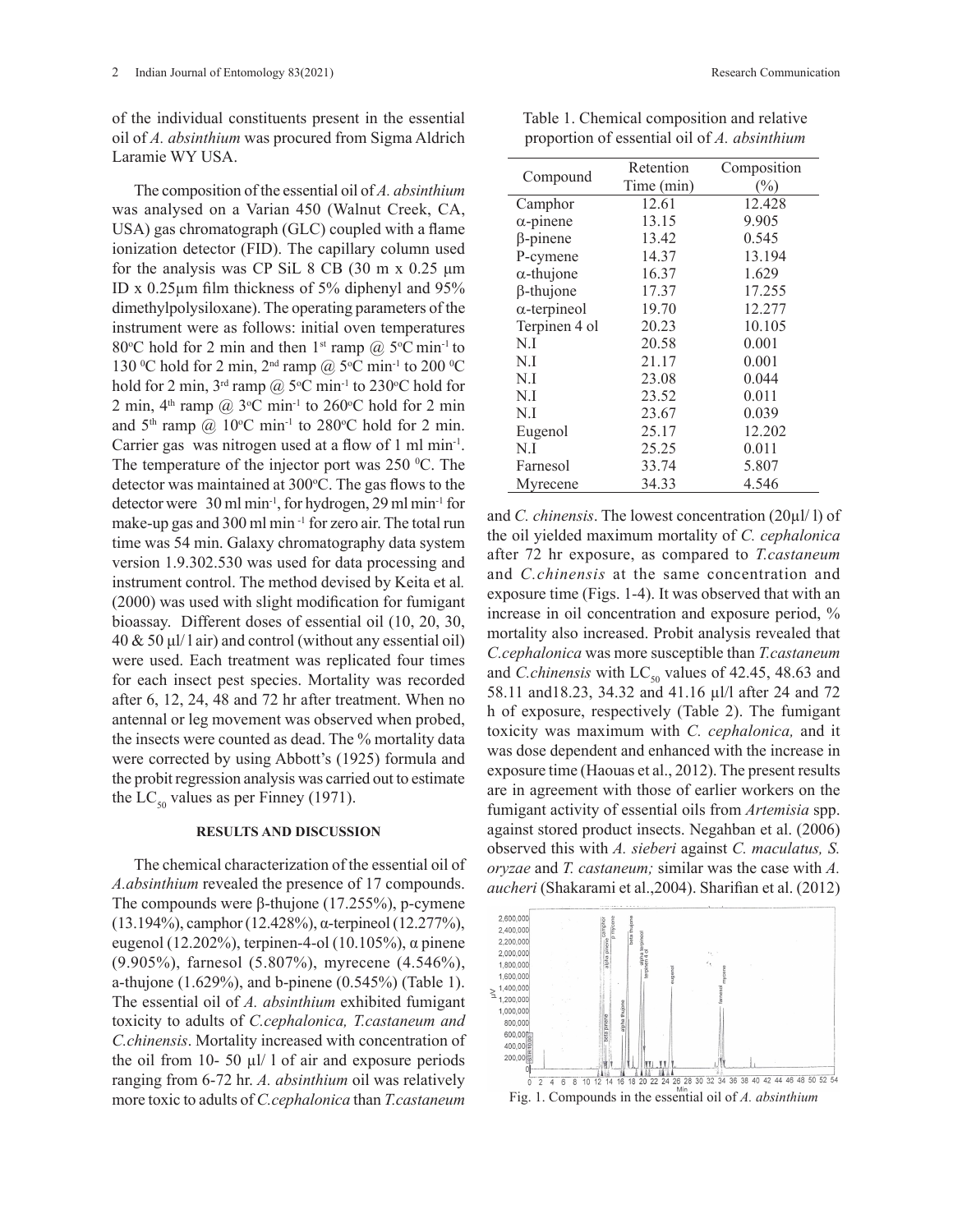

80 12 hours 24 hours against *C. cephalonica*Fig. 2. Fumigant toxicity of *A. absinthium* oil



Fig.1. Fumigant toxicity of *A.absinthium* oil against *C.cephalonica;* Fig.2. Fumigant toxicity against *T. castaneum* Fig. 3. Fumigant toxicity of *A. absinthium* oil



Fig. 3. Fumigant toxicity of *A.absinthium* oil against *C.chinensis* against *C. chinensis* Fig. 4. Fumigant toxicity of *A. absinthium* oil

reported fumigant toxicity of *A.herba-alba* against *T. castaneum, C. maculatus* and *R. dominica.* Hashemi and Safavi (2012) investigated fumigant toxicity of essential oil of *A. khorassanica* against *T.confusum.*  Bachrouch et al. (2015) studied the fumigant toxicity of the essential oil of two Artemisia species (A. herba*alba and A. absinthium*) against *O. surinamensis and* 70 *T. castaneum.* alba and  $A$ .

GC/FID analysis of the essential oil of *A. absinthium* yielded 17 components among which  $β$ -thujone  $(17.25\%)$  was the most dominant followed by p-cymene (13.19%), camphor (12.42%),  $\alpha$ -terpineol (12.27%), eugenol (12.20%), terpinen-4 ol (10.10%) and  $\alpha$ -pinene (9.90). These results agree with those of Bachrouch et al. against *C. cephalonica* (2015) that essential oil of *A. absinthium* from Tunisia is rich in camphene  $(2.37%)$ , β -thujone  $(22.72%)$ , 1, 8 cineole  $(5.47\%)$  and camphor  $(16.71\%)$ . Lopez-Lutz et al. (2008). Khangholi and Rezaeinodehi (2008) reported that β-pinene and β-thujone were the main components of Iranian wormwood essential oil. Thus components of Iranian wormwood essential oil. Thus, the essential oil of *A. absinthium* possesses fumigant toxicity and potential as natural fumigant against stored product pests viz., *C. cephlonica*, *T. castaneum* and *C. chinensis.* The essential oils of *Artemisia* spp. exhibited <sup>Concentration ( $\mu$  *Mair*)<br>Fig. 3. Fumigant toxicity of *A. absinthium* oil apportant insecticidal activities that depend upon the</sup> type and nature of constituents and their individual concentration levels (Koul et al., 2008). Fumigant toxicity of *A. absinthium* is attributed to the dominant presence of component  $β$  –thujone.  $\overline{a}$  $\overline{a}$  $4 \times 10008$ s rich in can

# **ACKNOWLEDGEMENTS**

The authors acknowledge the Head Division of Entomology Sher-e-Kashmir University of Agricultural Sciences and Technology Shalimar Srinagar Kashmir for facilitating the study.

## **REFERENCES**

Abad M J, Bedoya L M, Apaza L, Bermejo P. 2012.The *Artemisia* L. genus: A review of bioactive essential oils. Molecules 17: 2542- 2556.

| Time | $LC_{50}$ | F L                     |      | p-value | <b>SE</b> |
|------|-----------|-------------------------|------|---------|-----------|
| 24   | 42.45     | $(30.6787 - 54.2276)$   | 0.15 | 0.98    | 5.94      |
| 72   | 18.23     | $(10.2877 - 26.1748)$   | 0.29 | 0.96    | 4.01      |
| 24   | 48.63     | $(39.3219 - 57.9544)$   | 0.61 | 0.89    | 4.70      |
| 72   | 34.32     | $(25.1305 - 43.5115)$   | 0.82 | 0.84    | 4.64      |
| 24   | 58.11     | $(47.0797 - 69.1493)$   | 0.04 | 0.99    | 5.57      |
| 72   | 41.16     | $(32.4538 - 49.8860)$   | 0.08 | 0.96    | 4.40      |
|      | (hr)      | $(\mu l/l \text{ air})$ |      |         |           |

Table 2. LC<sub>50</sub> values of *A.absinthium* against stored product pests

F L- Fiducial limits; LC<sub>50</sub>= Concentration that causes 50% mortality of a sample population; S E = Standard error;  $\chi^2$  value refers to the goodness of fit test at  $p > 0.05$ .